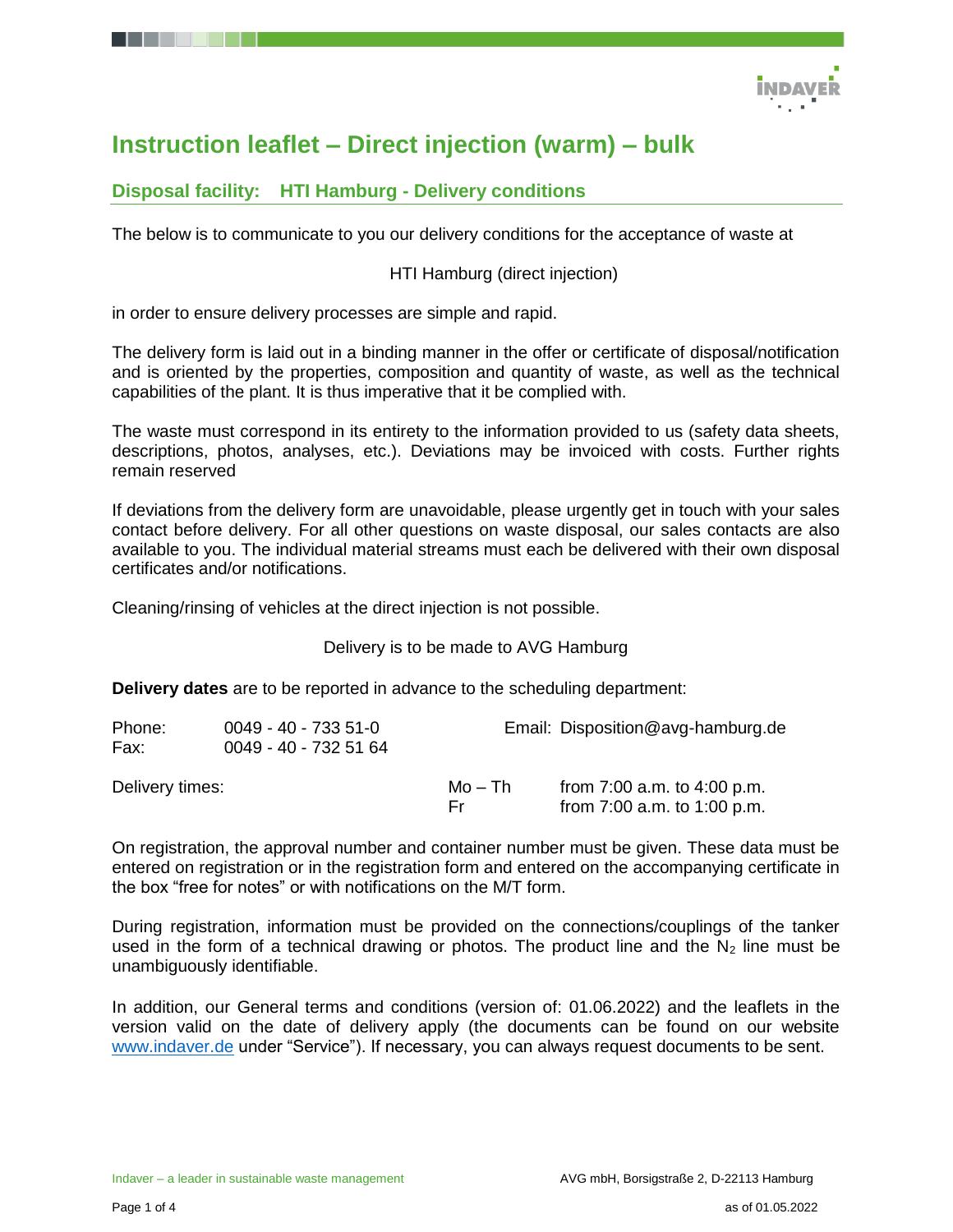

### 1. Definition

Waste for direct injection within the meaning of this information leaflet is heated waste from industry, commerce, collection and hazardous substance collection.

### 2. Delivery form

- Delivery takes place in tankers/transport containers. The tank containers must not be contaminated with waste from the outside.
- Tankers/transport containers will remain on our premises during unloading/treatment and must have a means of connection for nitrogen, an earthing point and a working overpressure protection. The required connections can be seen in the figure.
- In addition, the delivery vehicle must have a connection for steam and condensate. It must be ensured that the steam and condensate circuit is not contaminated.
- Item 5 contains more information on the connection conditions.
- We assume that valid inspection certificates are available for each tanker and can be presented on request.
- Delivery in electrically heated containers is not possible.

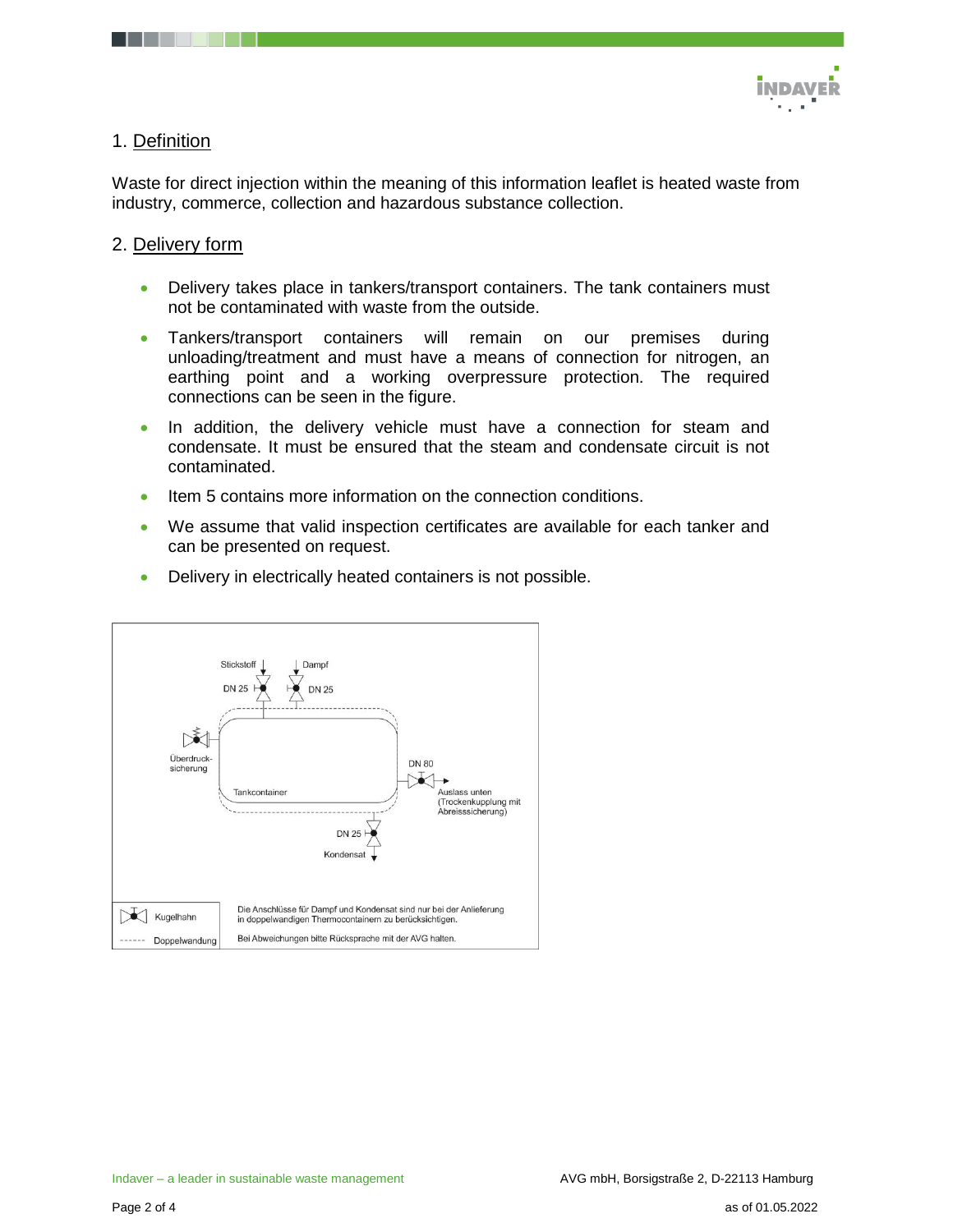

## 3. Criteria for waste for direct injection

| • Viscosity:                 | max. 200 mPas at delivery temperature  |
|------------------------------|----------------------------------------|
| • Delivery temperature:      | $100 - 150 °C$                         |
| • Decomposition temperature: | min. 100 °C above delivery temperature |
| • Sediment content:          | max. 0.1 Wt.%                          |
| • Particle size:             | max. 3 mm                              |
| • Density:                   | $< 1.2$ g/cm <sup>3</sup>              |

The composition of the waste must correspond to the details of the questionnaire.

#### Basic chemical qualities

If not otherwise agreed in the offer/certificate of disposal, the following basic qualities apply (parameters not listed must be queried separately):

| • Chlorine:                                  | < 2    | Wt.%    |
|----------------------------------------------|--------|---------|
| • Bromine:                                   | < 0.2  | $Wt.\%$ |
| · Iodine:                                    | < 0.01 | $Wt.\%$ |
| • Fluorine:                                  | < 0.1  | $Wt.\%$ |
| • Sulphur:                                   | < 1    | $Wt.\%$ |
| • Phosphorus:                                | < 1    | $Wt.\%$ |
| • Mercury:                                   | < 50   | mg/kg   |
| • Arsenic, cadmium, thallium (total)         | < 100  | mg/kg   |
| • Heavy metals (total)                       | < 0.5  | $Wt.\%$ |
| (Ni, Cu, Te, Se, Sb, Be, Pb, Cr, Sn, V)      |        |         |
| $\bullet$ Zinc:                              | < 1    | $Wt.\%$ |
| • Molybdenum:                                | < 500  | mg/kg   |
| • Sodium/potassium/lithium/magnesium (total) | < 5    | $Wt.\%$ |
| • Org. Silicium:                             | < 0.3  | $Wt.\%$ |
| • Evaporation residues                       | < 10   | Wt.%    |
| • PCB and PCT (as per DIN)                   | < 10   | mg/kg   |